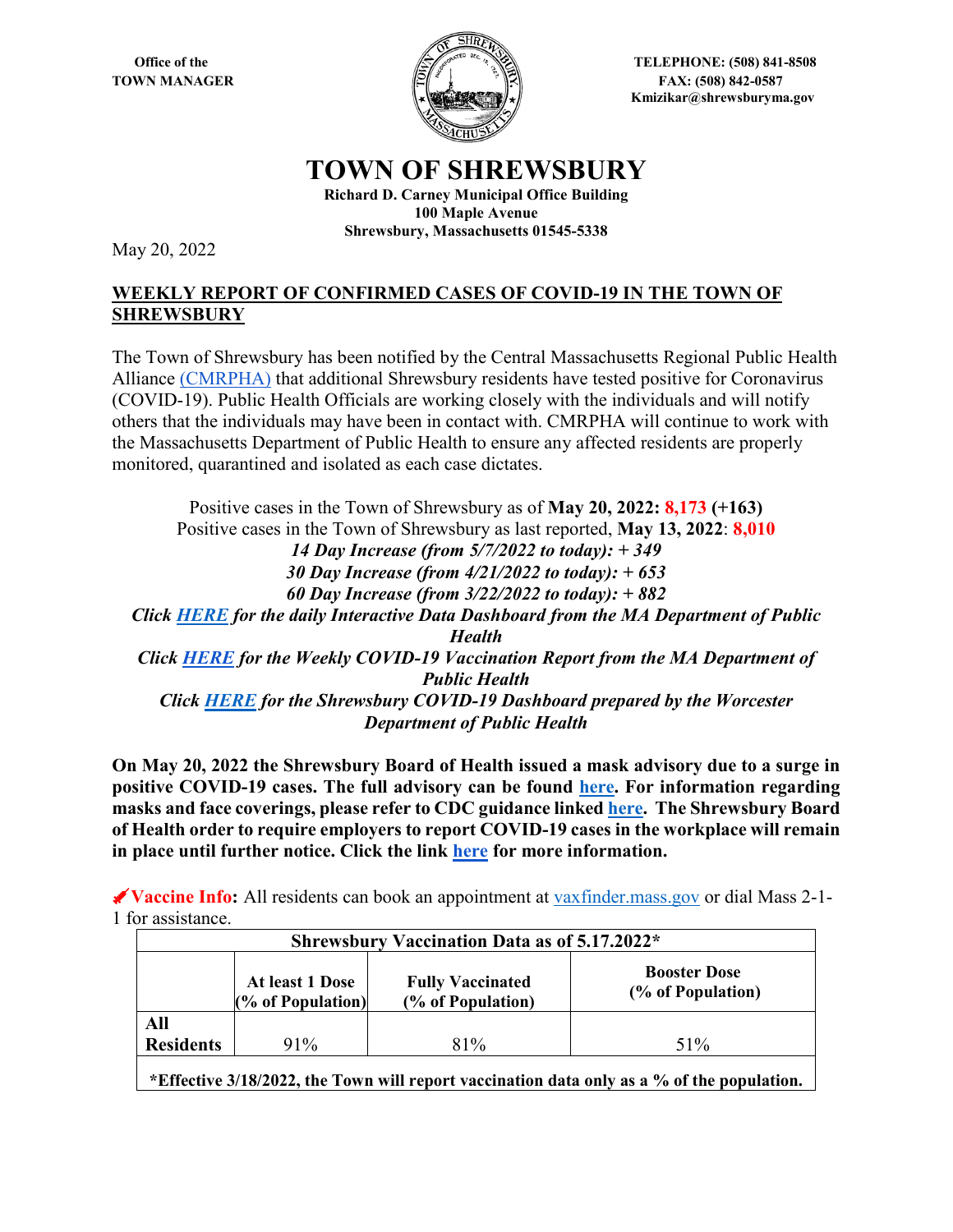All residents 5+ who live, work, or study in Massachusetts can now be vaccinated. People ages 5-17 can only get the Pfizer vaccine. People age 18 and older can get any vaccine. All residents 18+ are now eligible for a Moderna booster shot, and 12+ are eligible for a Pfizer booster shot, 6 months after receiving the second dose of a Moderna or Pfizer COVID-19 vaccine. All residents 18+ who received a single dose of the Johnson & Johnson COVID-19 vaccine are eligible for a Johnson & Johnson COVID-19 booster shot.



The Central Massachusetts Regional Public Health Alliance has also provided the following vaccination data as of May 20, 2022:

| Town       | <b>Age Group</b> | <b>Individuals with at</b><br>least one dose | <b>Fully vaccinated</b><br><b>individuals</b> | <b>Individuals with</b><br>booster doses |
|------------|------------------|----------------------------------------------|-----------------------------------------------|------------------------------------------|
| Shrewsbury | 5-11 Years       | 74%                                          | 66%                                           | 0%                                       |
| Shrewsbury | 12-15 Years      | >95%                                         | 95%                                           | 37%                                      |
| Shrewsbury | 16-19 Years      | >95%                                         | 93%                                           | 58%                                      |
| Shrewsbury | 20-29 Years      | 82%                                          | 70%                                           | 40%                                      |
| Shrewsbury | 30-49 Years      | >95%                                         | 85%                                           | 54%                                      |
| Shrewsbury | 50-64 Years      | >95%                                         | 92%                                           | 68%                                      |
| Shrewsbury | 65-74 Years      | >95%                                         | >95%                                          | 81%                                      |
| Shrewsbury | 75+ Years        | >95%                                         | 93%                                           | 76%                                      |
| Shrewsbury | <b>Total</b>     | 91%                                          | 81%                                           | 51%                                      |

*Data as of 05/17/2022*

The Central Massachusetts Regional Public Health Alliance has also provided the following demographic data as of May 20, 2022:

| Shrewsbury Age |         |            |
|----------------|---------|------------|
| Categories     | # Cases | % of Cases |
| $0 - 9$        | 1,055   | 12.91      |
| 10-19          | 1,394   | 17.06      |
| 20-30          | 1,124   | 13.75      |
| 30-39          | 1.097   | 13.42      |
| 40-49          | 1,185   | 14.5       |
| 50-59          | 1,150   | 14.07      |
| 60-69          | 643     | 7.87       |
| $=70$          | 525     | 6.42       |
| Total          | 8,173   | 100        |